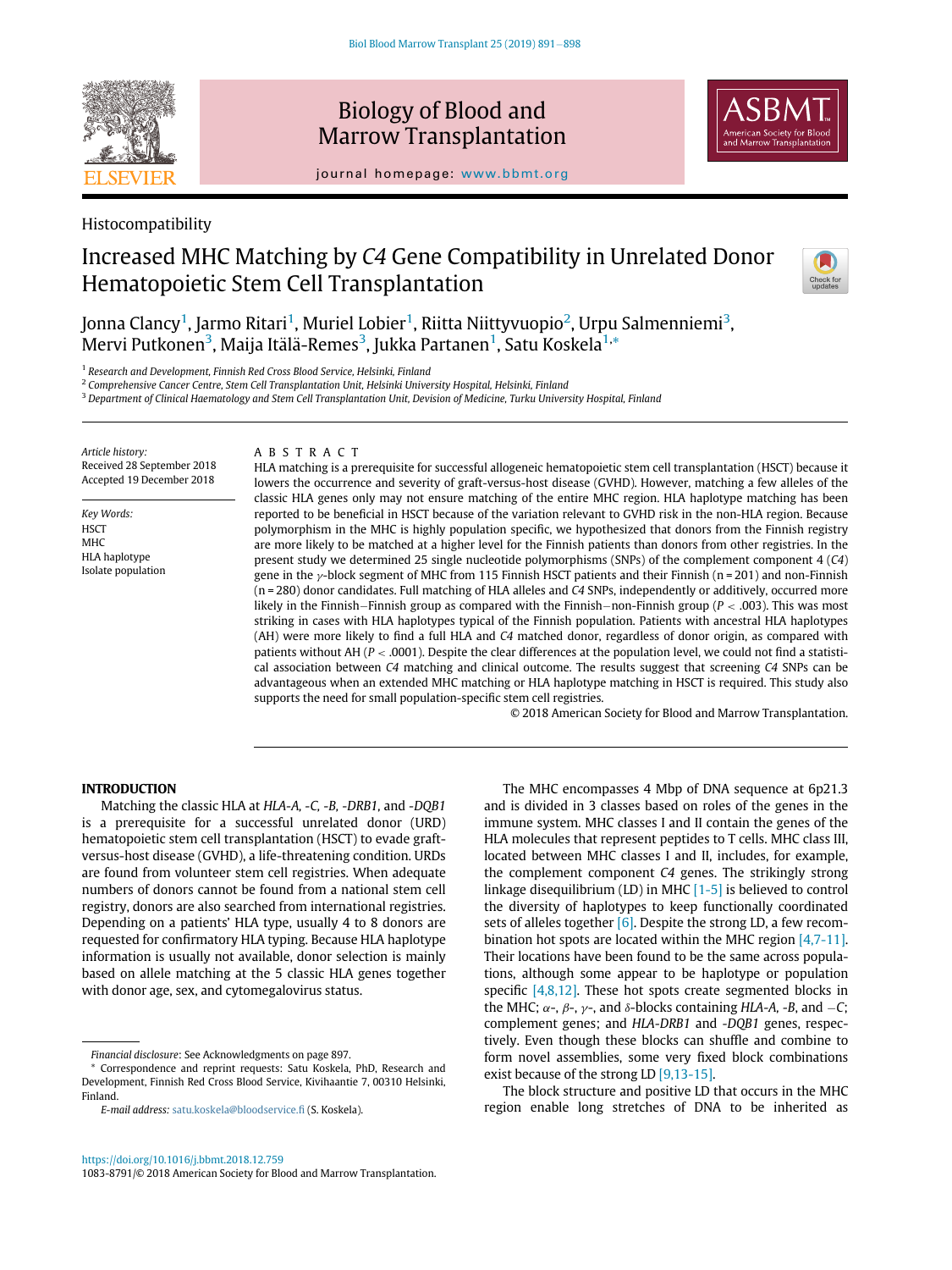ancestral haplotypes (AHs) [\[13,16\].](#page-6-4) Many common MHC haplotypes in whites are either AHs, some ranging from HLA-A up to HLA-DQB1, or recombinants of AHs. Thus, the complement C4 alleles are often inherited together with the flanking HLA-B and HLA-DR/DQ alleles in the European white population [\[10,17-19\]](#page-6-5) because of the positive LD. These conserved haplotypes of different size together with other HLA haplotypes are present at varying frequency in populations from different ethnic and/or geographic origins [\[20-22\]](#page-6-6). Moreover, there is variation in HLA haplotype frequencies inside distinct populations as well [\[23-26\].](#page-6-7) The assortment of HLA haplotypes is enormous because the frequency of the most common HLA haplotypes in a population is usually only a few percentages, and most haplotypes are found in very low frequencies [\[20,27\]](#page-6-6).

Ethnicity of a patient affects not only the probability of finding an HLA-A, -B, -C, -DRB1, -DQB1 allele-matched URD but also the probability of finding an HLA haplotype matched donor [\[27-](#page-6-8) [31\]](#page-6-8). Growing evidence shows that also matching of nonclassic HLA genes, or non-HLA genes in the HLA region, is associated with better HSCT outcome [\[32,33\],](#page-6-9) as well as matching of entire HLA haplotypes [\[31,34-38\]](#page-6-10). On the other hand, mismatching may be beneficial because HLA-C and -DPB1 and MICA (MHC class I polypeptide-related sequence A) discrepancy has been reported to provide protection from relapsing [\[32,39\]](#page-6-9).

The Finnish population is of mainly European genetic origin [\[40,41\]](#page-6-11); however, many genetic features differentiate the Finns from other Europeans [\[40,42\]](#page-6-11) because of a relatively small founder population, historical population bottlenecks, and

<span id="page-1-0"></span>Table 1

|  | Donor and Patient Characteristics |
|--|-----------------------------------|
|--|-----------------------------------|

genetic isolation [\[43-47\].](#page-6-12) These events are suggested to explain the reduced HLA allele pool [\[26,48\]](#page-6-13) and specific HLA haplotypes [\[49\]](#page-7-0) in the Finnish population.

Based on the specific HLA haplotype spectrum in the Finnish population, we wanted to evaluate whether HSCT donor candidates to Finnish patients have different HLA haplotypes depending on the candidates' origins, regardless of the apparent classical HLA allele matching. We focused on the complement component 4 (C4) in the  $\gamma$ -block segment of the class III region, a rarely researched area of MHC in HSCT. The match status of 25 single nucleotide polymorphisms (SNPs) at the C4 gene was evaluated in 115 Finnish HSCT patients and in all their 481 donor candidates. C4 and HLA matching grades, independently and additively, were compared between Finnish and non-Finnish donor groups as well as the effect of mismatching on the outcome of HSCT.

### **METHODS**

One hundred fifteen Finnish patients who had received HSCT from a registry donor between 2003 and 2016 were chosen for the study. Only patients with donor candidates from both the Finnish registry (hereafter FI donors), and other registries (hereafter non-FI donors) were selected for the study. Every donor candidate that was invited for confirmatory HLA typing (N = 481), despite known prior HLA mismatch, was included in the study. The donors represented 12 different registries; 201 were from the Finnish registry and 280 from other registries. The study material was divided into 2 sets when appropriate: patients with putative Finnish (FI) or non-Finnish (non-FI) donors, according to donor's registry. Clinical data were available for 105 HSCT pairs. Demographic details of the study subjects and clinical outcomes of patients, including GVHD grading and relapse, are described in [Table 1.](#page-1-0)

| Donors   |                          | n   | <b>Study Subjects</b> |           | Donor n  | Patient n |
|----------|--------------------------|-----|-----------------------|-----------|----------|-----------|
| registry | Finland                  | 201 | Age                   | $<$ 20    |          |           |
|          | <b>USA</b>               | 20  |                       | $20 - 40$ | 75       | 20        |
|          | Germany                  | 242 |                       | $41 - 60$ | 28       | 57        |
|          | Poland                   | h   |                       | >60       | $\Omega$ | 26        |
|          | Great Britain            |     | <b>CMV</b>            | pos       | 60       | 75        |
|          | France                   |     |                       | neg       | 45       | 30        |
|          | Norway                   |     | Gender                | M         | 82       | 59        |
|          | Sweden                   | 4   |                       |           | 23       | 46        |
|          | Denmark                  |     | ABO                   | A         | 52       | 46        |
|          | Australia                |     |                       | B         | q        | 12        |
|          | Canada                   |     |                       | AB        |          | 10        |
|          | Switzerland              |     |                       | $\circ$   | 37       | 37        |
|          | non-Finnish, registry NA |     | Rh                    | pos       | 89       | 89        |
|          | all                      | 481 |                       | neg       | 16       | 16        |

| Patients  |                                 | n             | Stem Cell Source                | n        |
|-----------|---------------------------------|---------------|---------------------------------|----------|
| diagnosis | ALL<br>AML<br><b>AUL</b><br>CLL | 18<br>34<br>4 | Peripheral blood<br>Bone marrow | 91<br>14 |
|           | CML                             | 2             | Clinical Outcome                | n        |
|           | HL                              | 4             | no aGvHD                        | 53       |
|           | leukemia                        |               | aGvHD 1-4                       | 50       |
|           | MCL                             |               | aGvHD NA                        | 2        |
|           | <b>MDS</b>                      | 9             | no cGvHD                        | 52       |
|           | MDS/AML                         | 2             | cGvHD 1-2                       | 43       |
|           | MM                              | 15            | cGvHD NA                        | 10       |
|           | <b>MF</b>                       | 6             | no relapse                      | 65       |
|           | NHL                             | 5             | relapse                         | 37       |
|           | SAA                             |               | relapse NA                      | 3        |
|           | T-ALL                           |               |                                 |          |
|           | T-PLL                           |               |                                 |          |
|           | all                             | 105           |                                 |          |

Population study; recipients n=115, donors n=481. Clinical study; n=105 recipient/donor pairs.

ALL, acute lymphocytic leukemia; AML, acute myeloid leukemia; AUL, acute undifferentiated leukemia; CLL, chronic lymphocytic leukemia; CML, chronic myeloid leukemia; HL, Hodgkin lymphoma; MCL, mantle cell lymphoma; MDS, myelodysplastic syndrome; MM, multiple myeloma; MF, myelofibrosis; NHL, non-Hodgkin lymphoma; SAA, severe aplastic anemia; T-ALL, T-cell acute lymphoblastic leukemia; T-PLL, T-cell prolymphocytic leukemia; NA indicates not applicable.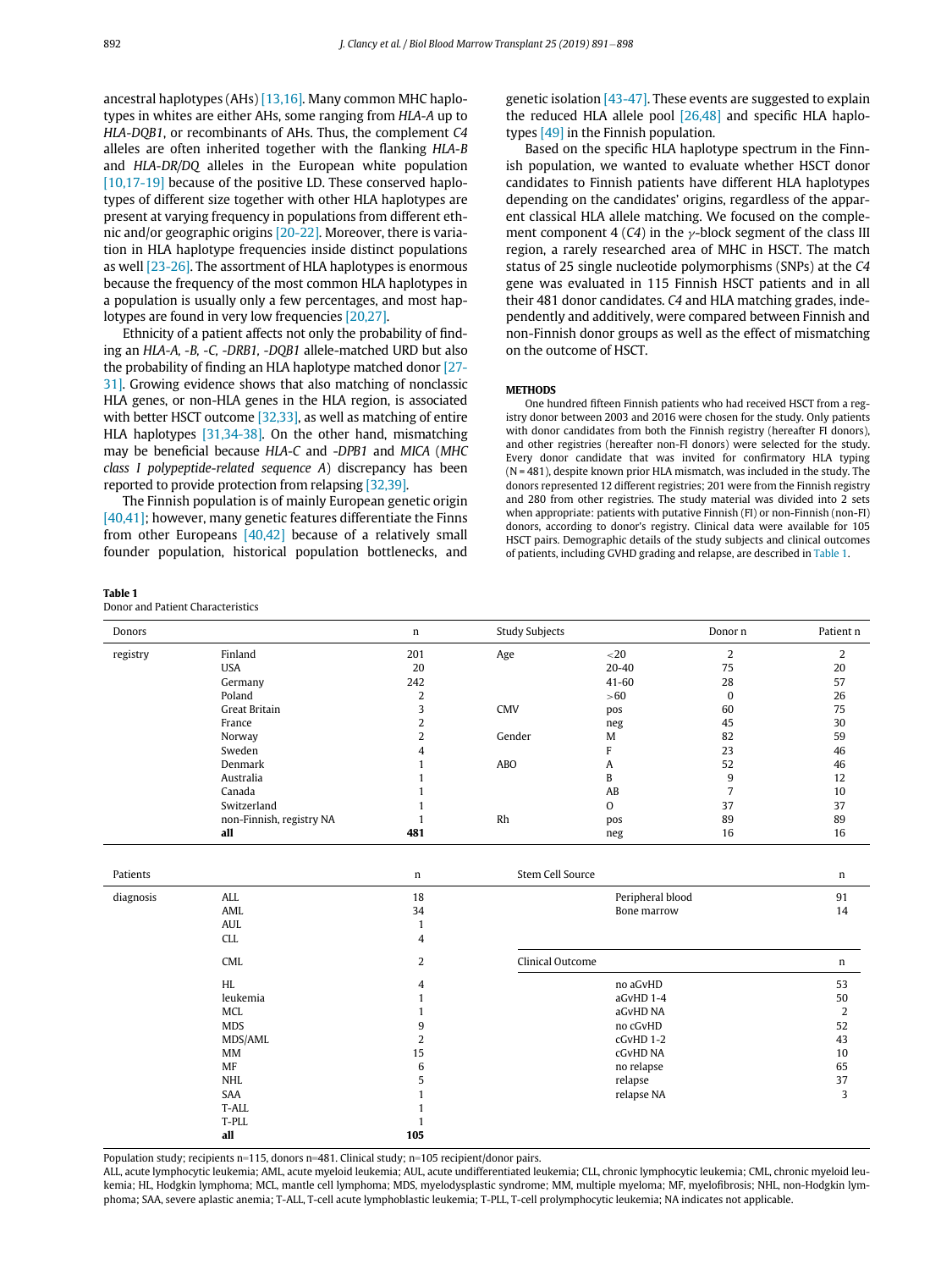This study was carried out in accordance with the recommendations of the Ethical Committees of Helsinki and Turku University Hospitals with written, informed consent from living patients and Finnish donors. Finnish Supervisory Authority for Welfare and Health (Valvira) granted a permit to study those from whom consent was not possible due to ask (deceased or historical subjects).

## Clinical HLA Typing

Genomic DNA from the WBC fraction of whole blood or from whole blood was extracted either with QiaAmp Blood Mini kit or with QIAsymphony DSP DNA Midi Kit (Qiagen GmbH, Hilden, Germany). HLA typing was performed at the HLA laboratory of the Finnish Red Cross Blood Service, using procedures accredited by the European Federation for Immunogenetics. All patients and donor candidates of the study were typed for 1-field and 2-field resolution level by SSO (INNO-LiPA; Innogenetics Group (Fujirebio), Gent, Belgium) or rSSO-Luminex technology (Labtype, One Lambda, Inc., CA) and PCR-SSP (Micro SSP Generic HLA Class I/II DNA Typing Trays [One Lambda Inc., CA, USA] or Olerup SSP genotyping [Olerup SSP AB, Stockholm, Sweden]). Sequence-based typing for determining HLA alleles at 2-field resolution was performed with AlleleSEQR PCR/Sequencing kits (Atria Genetics, Hayward, CA, USA), using the ABI 3130xl genetic analyser (Applied Biosystems, Thermo Fisher Scientific, Waltham, MA, USA) and the Assign 3.5+ software (Conexio Genomics Pty. Ltd., Fremantle, Australia).

#### C4 SNP Matching

MHC class III matching was performed with commercial Gammatype typing kit (KD-PD8.0-1(96); Conexio-Genomics, CareDx). The kit consists of a panel of 25 different primer pairs targeted at complement component C4 gene in the MHC class III region: 23 targeted primer pairs for SNPs at C4 gene and 2 primer pairs for C4A and C4B genes. The results are interpreted by the presence or absence of a particular SNP at the C4 gene without indication of

#### <span id="page-2-0"></span>Table 2

HLA and C4 Match in the Study Population

zygosity. PCR conditions for each reaction were performed according to the manufacturer's instructions. The parameters for the electrophoresis were as follows: 2% agarose gel (SeaKem LE Agarose 50005, lot no. 0000576343; Lonza, Rockland, ME, USA), 150 V, and 30 to 40 minutes.

The reagent details are confidential, and therefore the particular SNPs the kit detects remain unidentified. Specific characteristics of the SNPs are not possible to provide in this study. Information on AH-defining SNPs (AH7.1, 8.1, 13.1, 18.1, 38.1, 42.1, 44.2, 44.4, 46.2, 47.1, 52.1, 54.1, 55.1, 57.1, 62.1.) was kindly provided by Dr. Bruno Vanherberghen with CareDx's approval. Because of these technical restrictions and confidentiality issues the actual haplotyping is not performed. This study provides additional information exclusively for the match grade of the C4 and HLA genes between a transplantation pair, not phasing of the genes, and therefore the results are interpreted as putative haplotype matching.

#### Matching Models

Five separate matching models were defined based on the number of classic HLA genes and MHC classes included ([Table 2\)](#page-2-0). In the 5-HLA gene matching model the match status in a putative HSCT pair was assessed according to the clinical HLA-A, -B, -C, -DRB1, and -DQB1 allele assignment (10/10 matching). The HLA-DPB1 gene was included in the 6-HLA gene matching model (12/12 matching). Differentially to the 2 HLA matching models above, SNP matching at the complement component C4 gene was applied in the C4 matching model. Finally, the 5- and 6-HLA gene matching models were combined with the C4 matching model and are hereafter referred to as 5- and 6-HLA gene haplotype models.

#### AH and Finnish Enriched Rare Haplotype Matching

The set of possible HLA haplotypes of the 115 patients was first constructed by reflecting a patient's HLA type and allele combination to the

| Matching Model                        | Match Grade               | All Donors $n$ (%) | FI Donors $n$ (%) | Non-FI Donors $n$ $(\%)$ |  |  |  |
|---------------------------------------|---------------------------|--------------------|-------------------|--------------------------|--|--|--|
| 5 HLA genes                           |                           |                    |                   |                          |  |  |  |
| HLA-A,-B,-C,-DRB1,-DQB1               | 10/10 match               | 399 (83.0)         | 179 (89.1)        | 220 (78.6)               |  |  |  |
| n=481 subjects                        | any mismatch grade        | 82 (17.0)          | 22(10.9)          | 60(21.4)                 |  |  |  |
|                                       | $9/10$ match              | 48 (10.0)          | 14(7.0)           | 34(12.1)                 |  |  |  |
|                                       | 8/10 match                | 24(5.0)            | 8(4.0)            | 16(5.7)                  |  |  |  |
|                                       | $7/10$ match              | 9(1.9)             | 0(0.0)            | 9(3.2)                   |  |  |  |
|                                       | $6/10$ match              | 1(0.2)             | 0(0.0)            | 1(0.4)                   |  |  |  |
| 6 HLA genes                           |                           |                    |                   |                          |  |  |  |
| HLA-A,-B,-C,-DRB1,-DQB1,-DPB1         | $12/12$ match             | 108 (23.0)         | 52(11.0)          | 56(11.9)                 |  |  |  |
| n=470 subjects                        | any mismatch grade        | 362 (77.0)         | 144 (30.6)        | 218 (46.4)               |  |  |  |
|                                       | $11/12$ match             | 241 (51.3)         | 113(24.0)         | 128 (27.2)               |  |  |  |
|                                       | $10/12$ match             | 85(18.1)           | 25(5.3)           | 60(12.8)                 |  |  |  |
|                                       | $9/12$ match              | 20(4.3)            | 5(1.1)            | 15(3.2)                  |  |  |  |
|                                       | 8/12 match                | 10(1.9)            | 1(0.2)            | 9(1.9)                   |  |  |  |
|                                       | $7/12$ match              | 4(0.9)             | 0(0.0)            | 4(0.9)                   |  |  |  |
|                                       | $6/12$ match              | 2(0.4)             | 0(0.0)            | 2(0.4)                   |  |  |  |
|                                       | no HLA-DPB1 result        | 11(2.3)            | 5(1.1)            | 6(1.3)                   |  |  |  |
| C <sub>4</sub> gene                   |                           |                    |                   |                          |  |  |  |
| 25 SNPs                               | 25/25 match               | 263 (54.7)         | 155(77.1)         | 108(38.6)                |  |  |  |
| n=481 subjects                        | any mismatch grade        | 218 (45.3)         | 46 (22.9)         | 172 (61.4)               |  |  |  |
|                                       | 24/25 match               | 39(17.9)           | 9(19.6)           | 30(17.4)                 |  |  |  |
|                                       | 23/25 match               | 36(16.5)           | 4(8.7)            | 32(18.6)                 |  |  |  |
|                                       | $22/25$ match             | 45(20.6)           | 12(26.1)          | 33(19.2)                 |  |  |  |
|                                       | 21/25 match               | 26(11.9)           | 6(13.0)           | 20(11.6)                 |  |  |  |
|                                       | 20/25 match               | 28(12.8)           | 9(19.6)           | 19(11.0)                 |  |  |  |
|                                       | 19/25 match               | 22(10.1)           | 3(6.5)            | 19(11.0)                 |  |  |  |
|                                       | 18/25 match               | 19(8.7)            | 3(6.5)            | 16(9.3)                  |  |  |  |
|                                       | 17/25 match               | 3(1.4)             | 0.0               | 3(1.7)                   |  |  |  |
| putative haplotype model, 5 HLA genes |                           |                    |                   |                          |  |  |  |
| HLA-A,-B,-C,-DRB1,-DOB1, C4           | C4 match, 10/10 HLA match | 250(52.0)          | 150 (74.6)        | 100(35.7)                |  |  |  |
| n=481 subjects                        | any mismatch grade        | 231 (48.0)         | 51(25.4)          | 180 (64.3)               |  |  |  |
|                                       | C4 match. HLA mismatch    | 13(2.7)            | 5(2.5)            | 8(2.9)                   |  |  |  |
|                                       | C4 mismatch, HLA match    | 149(31.0)          | 29(14.4)          | 120(42.9)                |  |  |  |
|                                       | C4 mismatch, HLA mismatch | 69 (14.3)          | 17(8.5)           | 52(18.6)                 |  |  |  |
| putative haplotype model, 6 HLA genes |                           |                    |                   |                          |  |  |  |
| HLA-A,-B,-C,-DRB1,-DQB1,-DPB1, C4     | C4 match, 12/12 HLA match | 71 (17.8)          | 44 (24.6)         | 27(12.3)                 |  |  |  |
| n=399 subjects                        | any mismatch grade        | 328 (82.2)         | 135(75.4)         | 193 (87.7)               |  |  |  |
|                                       | C4 match, HLA mismatch    | 179 (44.9)         | 106(59.2)         | 73 (33.2)                |  |  |  |
|                                       | C4 mismatch, HLA match    | 37(9.3)            | 8(4.5)            | 29(13.2)                 |  |  |  |
|                                       | C4 mismatch, HLA mismatch | 112 (28.1)         | 21(11.7)          | 91 (41.4)                |  |  |  |
|                                       |                           |                    |                   |                          |  |  |  |

HLA-A,-B,-C,-DRB1,-DQB1 HLA-typed samples; recipients n=115, donors n=481 (FI n=201, non-FI n=280).

HLA-A,-B,-C,-DRB1,-DQB1-DPB1 HLA-typed samples; recipients n=115, donors n=470 (FI n=196, non-FI n=274).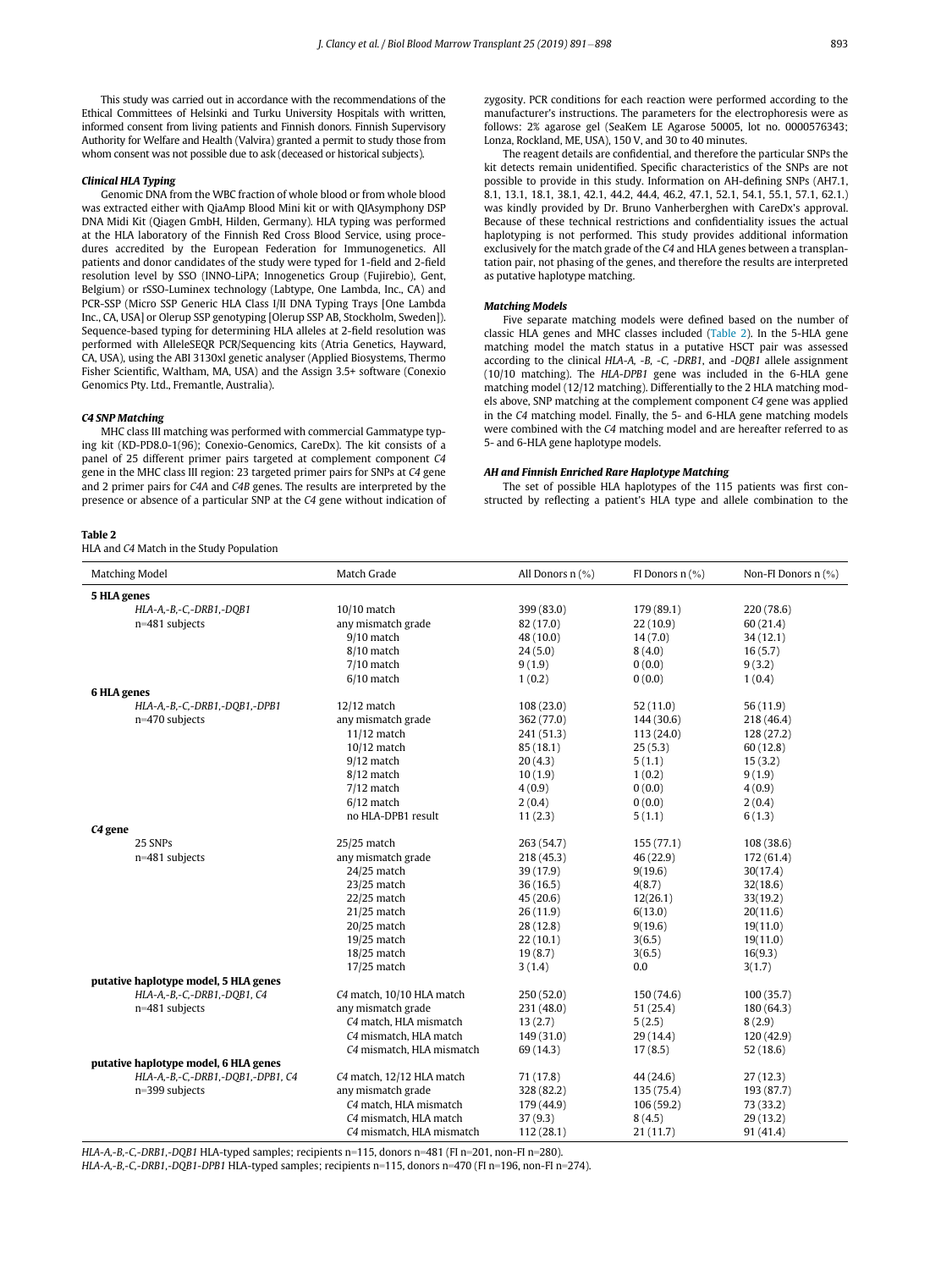known HLA haplotype frequencies in the Finnish population (our unpublished data). The combination of HLA haplotypes with the highest probability based on their frequency was selected as patients' putative haplotype assembly. Patients were grouped into the AH-positive set on the condition that they were positive for an AH tagging SNP and had the corresponding HLA-B, -DRB1, and -DQB1 types. Patients negative for an AH SNP and/or did not have the corresponding HLA type were classified as AH negative, regardless of the patient-donor match status. Other classic HLA loci (HLA-A and HLA-DPB1) were ruled out of this analysis because of the known recombination sites between different genomic blocks close to these genes. Patients were also divided into Finnish enriched rare (FER)-positive or FER-negative groups comparing the putative haplotypes according to the published FER haplo-types list [\[49\].](#page-7-0) Because there is a known active recombination hot spot near to the HLA-DPB1 gene, FER and AH compatibility were restricted to the 10/10 HLA matching.

#### Statistical Analysis

The alpha level was set at .05 for statistical tests in the population study. Chi-square tests were performed to compare HLA, C4, and haplotype matching between the FI and non-FI donor groups using GraphPad Prism software v.7.02 (GraphPad Software, SanDiego, CA, USA).

The effect of different mismatch/match conditions (HLA-DPB1 and C4, independently and additively) on clinical outcomes of 105 patients was investigated. Patients with no acute or chronic GVHD (a/cGVHD) were compared with patients with aGVHD grades I to IV and with patients with limited or extensive forms of cGVHD. Relapsed patients were compared with nonrelapsed patients (presence/absence). For each mismatch/match condition, we computed the odds ratio (OR; Wald's unconditional maximum likelihood estimation) of observing a negative clinical outcome for patients with a mismatch compared with patients with a full match. We computed confidence intervals (CIs) using the Baptista-Pike mid-p method. We used Fisher's exact test to determine statistical significance. In addition, we carried out noninfer-iority testing <a>[\[50\]](#page-7-1)</a> on these ORs. We defined inferiority margins on the change in proportion of negative outcome with values of  $\delta$  = .1 for relapse and  $\delta$  = .25 for aGVHD and cGVHD. From these proportion inferiority margin we computed an OR threshold for each mismatch/match condition and clinical outcome pair. The mismatch condition was considered to be noninferior to the match condition if the upper bound of the 90% CI on the OR was smaller than the OR threshold. CIs were computed using the R library ORCI [\[51\].](#page-7-2)

The survival analysis was carried out by first analyzing the data using a random forest survival model to evaluate the contributions of different variables. The random forest analysis was performed using the R library ranger v0.10.0 [\[52\]](#page-7-3) with default settings. The variable importance and their sampling variances were estimated through jackknife resampling. Four of the top variables (ie, donor age, patient age, C4 match, and cGVHD) were selected for subsequent analysis with Cox and Kaplan-Meier models implemented in the R library survival v.2.42-3 [\[53\]](#page-7-4). Data were managed and plotted using the R libraries tidyverse v.1.2.1 [\[54\],](#page-7-5) data.table v.1.10.4-3 [\[55\]](#page-7-6), and ggpubr v0.1.6 [\[56\].](#page-7-7) The R code implementing the analyses are available in GitHub ([https://](https://github.com/FRCBS/Gammatype) [github.com/FRCBS/Gammatype\)](https://github.com/FRCBS/Gammatype).

## **RESULTS**

## HLA Matching

Of the 481 patient-donor candidate pairs altogether 399 pairs (83.0%) were fully 10/10 matched for HLA-A, -B, -C, -DRB1, and DQB1 genes (the 5-HLA gene matching model, [Table 2\)](#page-2-0). Mismatching occurred most often at HLA-C or HLA-DQB1 (10% and 8.1%, respectively; data not shown). The proportion of the 10/10 HLA-matched donors was higher in the FI donor group than in the non-FI donor group (89.1% versus 78.6%; P = .003; OR, .45; 95% CI, .27 to .77). For seven patients (6.1%) fully 10/10 HLA-matched donors were found solely in the FI donor group. Two patients (1.7%) remained without any 10/10 HLA-matched donor candidate.

In the 6-HLA gene model, with the HLA-DPB1 gene included, only 108 (23.0%) fully 12/12 HLA-matched pairs were found [\(Table 2\)](#page-2-0). The proportion of HLA-matched pairs was equal in both donor groups, with 11.0% for FI donors and 11.9% for non-FI donors ( $P = .4$ ). Thus, mismatching occurred mostly at the HLA-DPB1 gene (73.4%) in this model.

# C4 Matching

Altogether, 481 patient-donor candidate pairs were screened for the match status in the C4 gene. Of them, 263 patient-donor candidate pairs (54.7%) were fully matched for the 25 SNPs in the C4 gene, whereas the others were matched for 17 to 24 of the SNPs ([Table 2](#page-2-0)). The proportion of full C4 match in the FI patient-FI donor group was higher  $(77.1%)$ than in FI patient-non-FI donor group (38.6%;  $P < .0001$ ; OR, .19; 95%, CI, .12 to .28). Distribution of the number of C4 SNPs mismatches, however, did not differ between the 2 groups ([Table 2\)](#page-2-0).

## Added Value of C4 Matching in HLA-Matched Patient-Donor Candidate Pairs

We analyzed whether SNPs in the C4 gene can reveal genetic differences of the MHC in the HLA-A, -B, -C, -DRB1, and  $-DQB1$  (10/10) matched patient-donor candidate pairs  $(n = 399)$ . The relative number of the fully matched pairs reduced remarkably when both HLA and C4 matches were included; in the 5-HLA genes model, 83% of the pairs were matched, whereas the share was 52% in the 5-HLA gene haplotype model [\(Table 2](#page-2-0)). A full C4 match occurred with a higher frequency in fully HLA matched FI patient $-FI$  donor pairs  $(83.8\%)$  than FI patient-non-FI donor pairs  $(45.5\%)$  ([Figure 1](#page-4-0)A); the difference is statistically significant ( $P < .0001$ ; OR, .16; 95% Cl, .10 to .26). Therefore, C4 mismatching was the main differentiator between the FI and non-FI donor groups in the putative haplotype model with 5 HLA genes.

To further expand MHC matching, HLA-DPB1 was included in the putative 6-HLA gene haplotype model, that is, 10/10 matched patient-donor candidate pairs with HLA-DPB1 result (n = 399). Altogether, 108 pairs (27.1%) were 12/12 HLA matched, of which 71 (65.7%) were also C4 matched ([Table 2](#page-2-0)). The share of pairs with both HLA and C4 match was higher in the FI patient-FI donor group  $(44/52, 84.5%)$  than in the non-FI donor group (27/56, 48.2%), with P < .0001 (OR, .17; 95% Cl, .07 to .4) ([Figure 1B](#page-4-0)). It is of note also that in the DPB1 mismatch group ( $n = 291$ ), most of the C4 matched pairs were from the FI-FI group (106/179, 59.2%). The difference in distribution between the 2 donor groups was again significant (106/127 [83.5%] versus 73/164 [44.5%]; P < .0001; OR, .16; 95% Cl, .09 to .28).

## Effect of FER Haplotypes

Altogether, 38 of 115 patients  $(33.0%)$  had 1 (n = 36) or 2 (n = 2) FER haplotypes. Patients with a FER haplotype were less likely to find a 10/10 HLA matched donor ( $P = .0003$ ; OR, 2.5; 95% Cl, 1.5 to 4.1) or a 10/10 HLA and C4 matched donor  $(P=.0048; OR, 1.76; 95% Cl, 1.2 to 2.6)$  than patients without FER. However, patients with a FER haplotype were more likely to have 10/10 HLA and C4 matched FI donor candidates than non-FI donor candidates ( $P < .0001$ , chi-square test) ([Figure 2](#page-4-1)A). Thus, finding a fully 10/10 HLA and 25 C4 SNP matched donor for a patient with a FER haplotype was highly dependent on the donor registry.

#### AH Matching

The most frequent Finnish HLA haplotype, AH35.2 (frequency = .08), was found homozygous in 4 patients in the study set. All 15 donor candidates (11 FI, 4 non-FI) for these 4 patients were 10/10 HLA matched and fully C4 matched. HLA haplotype AH8.1 appeared to be homozygous in 1 patient; all 4 donor candidates (3 FI, 1 non-FI) were a full 10/10 HLA and 25 C4 SNP match for this patient.

The AH57.1 occurred heterozygous in 3 patients and their donor candidates ( $n = 16$ ). Regardless of the origin of the 16 donor candidates (2 FI, 14 non-FI), all of them were fully 10/10 HLA and 25 C4 SNP matched.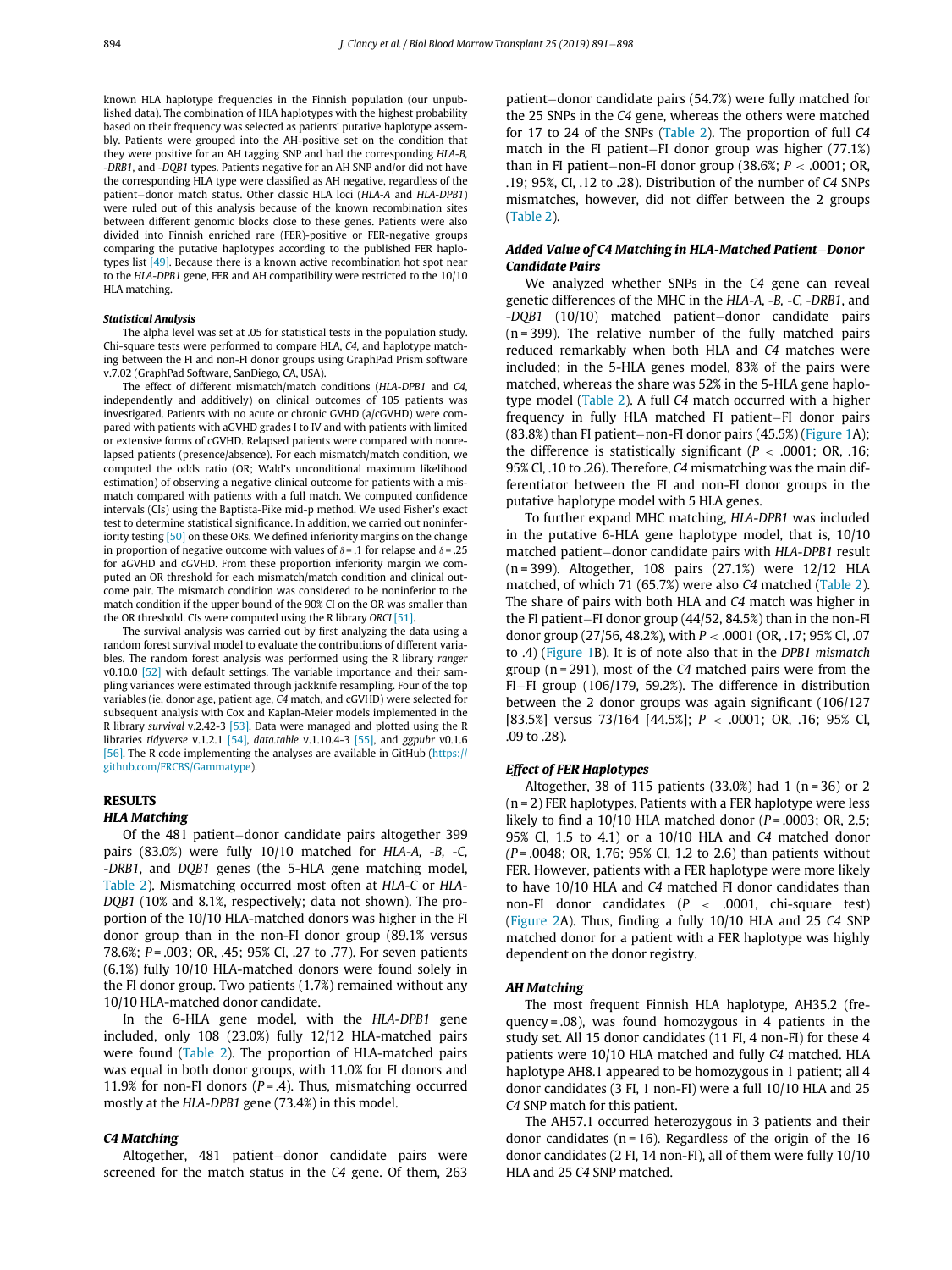<span id="page-4-0"></span>

Figure 1. The C4 match in the 5- and 6-HLA gene models. (A) Distribution of the C4 match in the FI and non-FI donor groups in the 5-HLA gene matching model. (B) Distribution of the C4 match in the FI and non-FI donor groups in the 6-HLA gene matching model. In both models the FI donors were more likely to result in a C4 match than the non-FI donors for a Finnish patient.

<span id="page-4-1"></span>

#### Figure 2. The C4 match in the extended haplotypes. (A) Distribution of FER haplotype in FI and non-FI donor groups. Finnish patients with FER are more likely to find a 10/10 HLA matched and C4 matched donor from the Finnish registry than from other registries. (B) Distribution of HLA match and C4 match grades in AH-positive and -negative donor groups. Patients with AH tagging SNP are more likely to find a 10/10 HLA matched and C4 matched donor than recipients without AH tagging SNP.

The impact of the AH in the donor search was significant ([Figure 2](#page-4-1)B). Patients positive and matched for AH-associated C4 SNPs were more likely to find 10/10 HLA matched donors than patients negative for the AH tagging SNPs ( $P = .0029$ ; OR, 2.2; 95% Cl, 1.3 to 3.8). Patients with at least 1 AH were more likely to have a full 10/10 HLA and 25 C4 SNP matched donor as compared with patients without any AH-specific SNPs  $(P < .0001,$  chi-square test).

# Impact of the HLA and C4 Match on Clinical Outcome

We tested the effect HLA and C4 matching status on clinical outcomes (cGVHD, aGVHD, and relapse) using available clinical data for 105 10/10 HLA matched HSCT. We computed the ORs (and their 95% CIs) of observing an adverse clinical outcome for patients with a mismatch compared with patients with a full match for 4 mismatch/match conditions (HLA-DPB1 and C4, independently and additively). We used Fisher's exact test to test for the presence of an effect of mismatch/match status on clinical outcomes. No statistically significant differences in

clinical outcomes were found. Because the absence of a significant result does not imply the absence or presence of inferiority between mismatch/match conditions, we also ran noninferiority analyses (Supplementary Figure S1). Mismatched conditions were considered noninferior to matched conditions for relapse in the C4 mismatch versus match condition, for cGVHD in the HLA-DPB1 mismatch versus match condition and in the HLA-DPB1 mismatch versus match with C4 matched condition, as well as for aGVHD in the C4 mismatch versus match condition.

All available variables were initially screened for potential importance for survival using a random forest model. The most important variables were patient and donor age, cGVHD, diagnosis, and total matching over the 25 C4 SNPs (GT match). These variables excluding diagnosis were selected for survival analysis using Kaplan-Meier curves and Cox regression analysis. None of the variables reached statistical significance after multiple testing adjustment, but there was a trend toward higher survival rates of about 3 years after transplantation for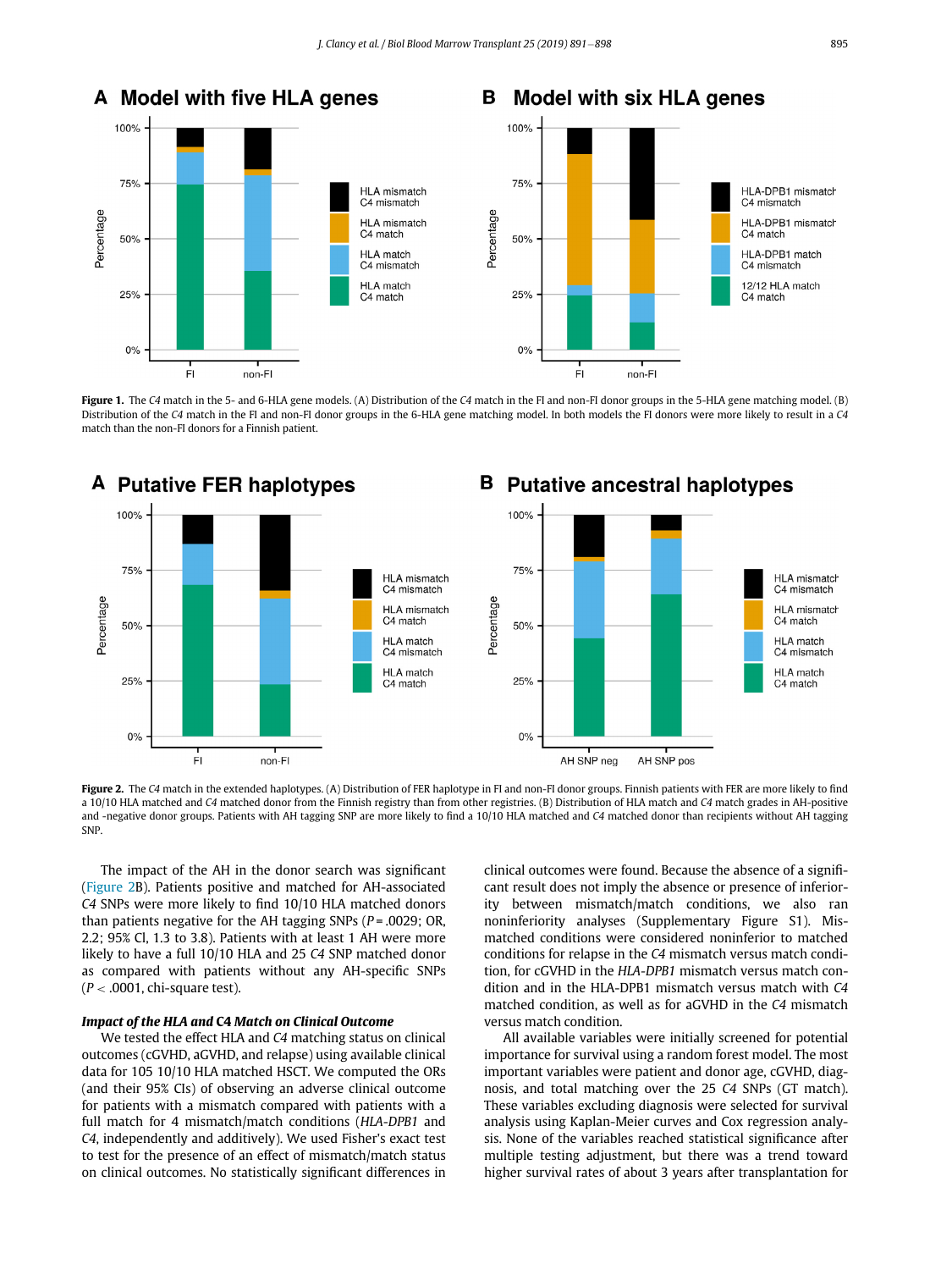patients younger than 53 years, exhibited cGVHD, or had a C4 mismatch (Supplementary Figures S2 and S3).

# **DISCUSSION**

It is well established that matching alleles of the classic HLA- A, -B, -C, -DR, and -DQ genes are beneficial in HSCT [\[57\].](#page-7-8) Several studies have suggested that increased GVHD risk after transplantation is related to HLA-DPB1 mismatches [\[58,59\]](#page-7-9) . Matching merely a set of classic HLA class I and II genes may not reveal possible haplotype difference in unrelated HSCT because HLA genes encompass only a small fraction of the whole MHC segment. Because haplotype data are not usually available from registry donors, the standard HLA-matched URD pairs [\[60,61\]](#page-7-10) or even sibling pairs [\[38\]](#page-6-14) may carry hidden mismatches in the MHC region. Matching the entire HLA haplotypes has been reported to significantly decrease the risk of GVHD and increase the overall survival in allogenic HSCT. Conversely, the incompatibility of extended MHC haplotypes significantly impairs GVHD and overall survival, emphasizing the importance of matching the entire MHC region [\[35,38,60-62\]](#page-6-15).

In this study, based on population history and haplotype frequencies, we hypothesized that Finnish registry donors are more likely to be not only HLA matched but also HLA haplotype matched compared with non-Finnish registry donors. The small founder population, several genetic bottlenecks, and isolation by density and language have created a special genetic structure in Finns [\[63\]](#page-7-11) and may have contributed to the MHC constitution as well. Finnish HLA haplotype frequencies are known to differ from those of neighboring populations; in fact, several common Finnish haplotypes do not exist elsewhere in Europe [\[26,48,49\]](#page-6-13). To identify possible haplotype matches, we used a 25 C4 SNPs panel as the high variation both in structure and sequence of the  $C4$  gene  $[64,65]$ , and its location at the  $\gamma$ -block between the  $\beta$ - and  $\delta$ - blocks in the MHC region support its use as a haplotype determinant. In addition, the positive LD of the C4 with its surrounding loci, HLA-B [\[17\]](#page-6-16) and HLA-DRB1 [\[10\],](#page-6-5) further highlights its usability in haplotype matching.

According to our results, a Finnish URD is more likely to be matched with a Finnish patient than a non-Finnish donor regardless of MHC class. When each gene was individually studied, there was higher incidence of HLA-A, -B, -C, -DRB1, -DQB1, and C4 matching in the FI donor group than in the non-FI group. The observed mismatches at HLA-C and HLA-DQB1 are in accordance with reported haplotype differences between populations because population-specific HLA combinations are usually focused at these genes [\[66,67\].](#page-7-13) The idea of different HLA haplotype compositions between populations is further supported by our finding of significantly lower C4 matching in the non-FI donor group compared with the FI group. HLA-DPB1 was an exception because there was no difference in matching between the 2 groups. This is explained by the active recombination hotspot between HLA-DQ and HLA-DP genes [\[4,8,68\]](#page-6-2).

The probability of finding a putative haplotype matched donor (ie, both HLA and C4 matched) was significantly different between the 2 donor groups for the benefit of Finnish donors. We, however, underline that no real haplotyping was performed in the study because of limitations of the C4 SNP typing method, and therefore referred haplotype models in this study are speculative. It is of note that matching was better with a Finnish donor in any match/mismatch setting as they had a higher incidence of C4 matching despite being HLA mismatched. Our findings are congruent with the idea of the block structure of MHC where novel haplotypes are formed by shuffling the genomic blocks [\[14,15\].](#page-6-17) Thus, based on these results, selecting an HLA matched Finnish donor for a Finnish patient may result either in the individual MHC block match or even in the entire MHC segment match.

The putative haplotype match with an FI donor concerns especially the small group of patients who have a FER haplotype. In this group, matching reached all the way from HLA-A to HLA-DQB1 and, usually, also up to the HLA-DPB1 gene (data not shown) despite the known active recombination site just before HLA-DPB1 [\[4,7,8\]](#page-6-2). Fairly limited sample size together with low effective population size  $[69]$  in the study may explain the results of relatively high number of 12/12 matches, especially in the FER group. Most isolates show substantially higher levels of LD than outbred populations [\[70\]](#page-7-15). The fixation of haplotypes is high in small populations because of recombination between AHs themselves [\[71,72\].](#page-7-16) The full matches in the FER group may also be explained simply by relatively recent introduction of these haplotypes into the Finnish population.

Even though many HLA haplotypes are population specific, some haplotypes are found to be invariable and preserved across several populations, even in distant ones. For example, the AH57.1 (HLA-A1-C6-B57-DR7-DQ3) is found in populations of European, Asian, and African origins [\[19,27,28,73,74\]](#page-6-18). Therefore, a fixed haplotype may give specific frames for the remaining haplotype, ensuring a haplotype match together with HLA match. This idea is supported by our findings that a proportion of HLA and C4 matched donors is higher in the group of patients with putative AH than in the group with no AH. Also, AHs 35.2 and 8.1 were highly conserved as no variation of 25 SNPs at C4 gene or HLA-A, -B, -C, -DRB1, and -DQB1 at 2-field resolution were observed in 19 homozygous donors from both donor groups. The haplotype structure was disrupted at HLA-DPB1 gene, as expected.

The specific MHC constitution of the Finnish population would favor a Finnish donor for a Finnish patient to minimize the risk of GVHD. Also, because nonclassic HLA and haplotype matches are reported to reduce the risk of HSCT complications [\[35,36,39,60-62\],](#page-6-15) genetic and clinical data were combined to evaluate the effects of C4 and haplotype mismatching on GVHD, relapse, and survival. However, we did not find any statistically significant association between C4 compatibility and HSCT outcome, which is consistent with recent reports [\[75,76\]](#page-7-17), although controversial results have also been reported [\[77\]](#page-7-18). It is of note that the impact of this MHC segment cannot completely be excluded based on our study as the relatively low number  $(n = 105)$  of actual transplantation pairs available did not afford us sufficient power to detect smaller but nevertheless clinically significant differences. A larger dataset of transplantation pairs would be required to confirm the questionable role of C4 as such in HSCT. In any case, this study suggests that the C4 region can be used as a HLA haplotype marker, which can be beneficial for HSCT patients because HLA haplotype matching has been reported to reduce complications after HSCT [\[38,60,62\].](#page-6-14)

Because the frequencies of HLA haplotypes can vary greatly between populations, demand for registries representing various ethnic origins of URDs exists. When matching an unrelated registry donor to a Finnish patient before HSCT, the unique HLA constitution of Finns may display challenges. Of the Finnish patients, up to 4% find a HLA-matched donor from the Finnish Stem Cell Registry only  $[49]$ . Therefore, the need for a national stem cell registry within such a distinct population is necessary [\[26\]](#page-6-13). In a reverse situation, non-Finnish patients with low-frequency HLA haplotypes that are enriched in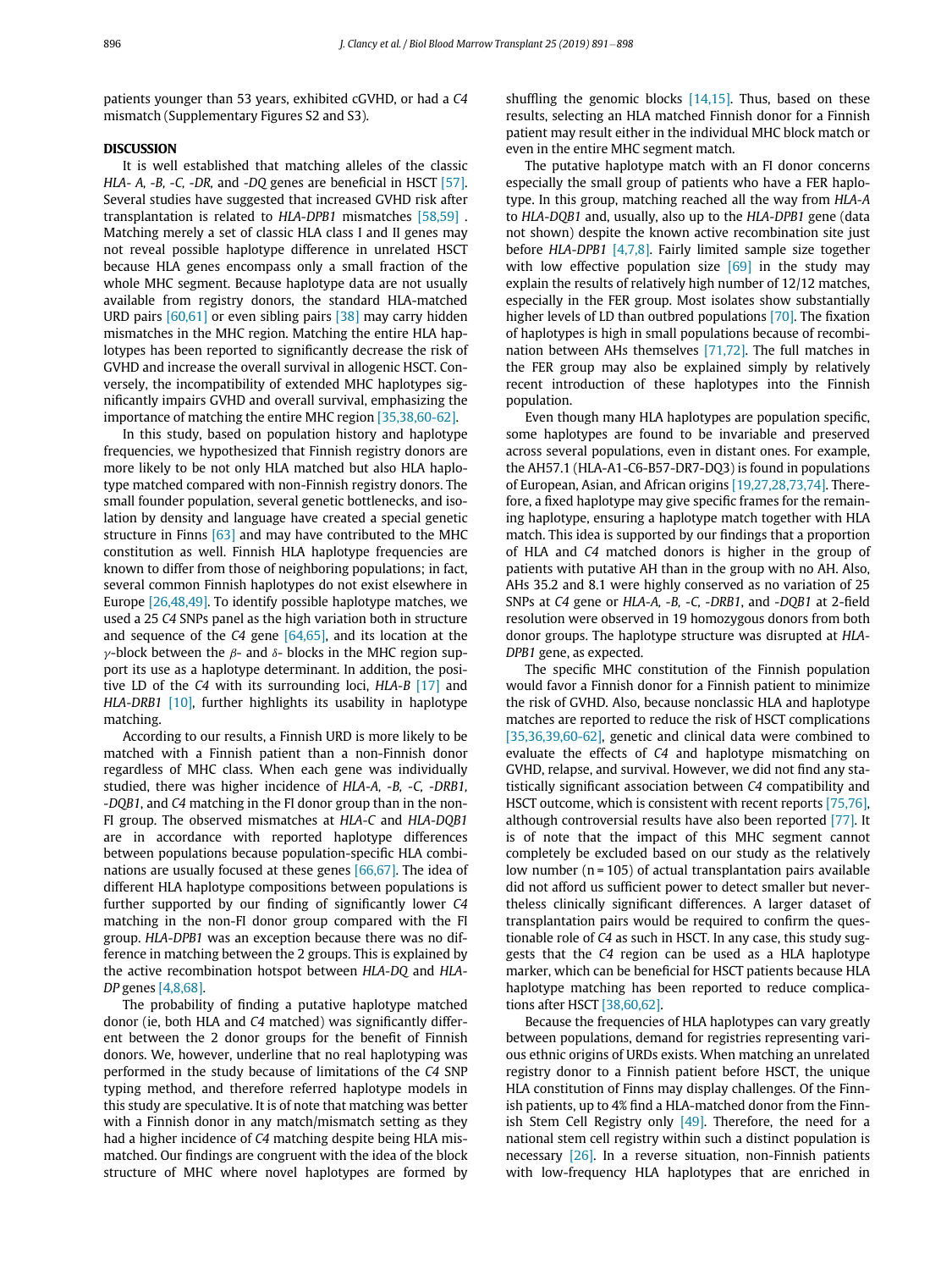<span id="page-6-18"></span>Finland can benefit from the Finnish Stem Cell Registry. The results of this study endorse the Finnish populations' well-known role as a genetic outlier among other white populations.

## <span id="page-6-6"></span>ACKNOWLEDGMENTS

The authors thank Mrs. Sisko Lehmonen for skillful and precise technical assistance.

Financial disclosure: This study was partially supported by the Academy of Finland (grant 288393 to J.R. and J.P.).

<span id="page-6-7"></span>Conflict of interest statement: There are no conflicts of interest to report.

Authorship statement: J.C., J.P., and S.K. designed the study. J. C. and S.K. managed DNA samples and performed C4 SNP and HLA typing. J.C., S.K., J.R., and M.L. performed the statistical and data analyses. U.S., M.P., R.N., and M.I.-R. collected and interpreted the clinical data. J.C., J.R., M.L., J.P., and S.K. interpreted the results and wrote the manuscript.

### <span id="page-6-13"></span><span id="page-6-8"></span>SUPPLEMENTARY DATA

Supplementary data related to this article can be found online at [doi:10.1016/j.bbmt.2018.12.759.](https://doi.org/10.1016/j.bbmt.2018.12.759)

### <span id="page-6-0"></span>**REFERENCES**

- 1. [Dawkins R, Leelayuwat C, Gaudieri S, et al. Genomics of the major histo](http://refhub.elsevier.com/S1083-8791(18)31692-6/sbref0001)[compatibility complex: haplotypes, duplication, retroviruses and disease.](http://refhub.elsevier.com/S1083-8791(18)31692-6/sbref0001) Immunol Rev[. 1999;167:275](http://refhub.elsevier.com/S1083-8791(18)31692-6/sbref0001)–304.
- 2. [Miretti MM, Walsh EC, Ke X, et al. A high-resolution linkage-disequilib](http://refhub.elsevier.com/S1083-8791(18)31692-6/sbref0002)[rium map of the human major histocompatibility complex and](http://refhub.elsevier.com/S1083-8791(18)31692-6/sbref0002) first gener[ation of tag single-nucleotide polymorphisms.](http://refhub.elsevier.com/S1083-8791(18)31692-6/sbref0002) Am J Hum Genet. [2005;76:634](http://refhub.elsevier.com/S1083-8791(18)31692-6/sbref0002)–646.
- <span id="page-6-10"></span>3. [de Bakker PI, McVean G, Sabeti PC, et al. A high-resolution HLA and SNP](http://refhub.elsevier.com/S1083-8791(18)31692-6/sbref0003) [haplotype map for disease association studies in the extended human](http://refhub.elsevier.com/S1083-8791(18)31692-6/sbref0003) MHC. Nat Genet[. 2006;38:1166](http://refhub.elsevier.com/S1083-8791(18)31692-6/sbref0003)–1172.
- <span id="page-6-9"></span><span id="page-6-2"></span>4. [Consortium IH. A haplotype map of the human genome.](http://refhub.elsevier.com/S1083-8791(18)31692-6/sbref0004) Nature. [2005;437:1299](http://refhub.elsevier.com/S1083-8791(18)31692-6/sbref0004)–1320.
- 5. [Graffelman J, Jain D, Weir B. A genome-wide study of Hardy-Weinberg equi](http://refhub.elsevier.com/S1083-8791(18)31692-6/sbref0005)[librium with next generation sequence data.](http://refhub.elsevier.com/S1083-8791(18)31692-6/sbref0005) Hum Genet. 2017;136: 727–[741.](http://refhub.elsevier.com/S1083-8791(18)31692-6/sbref0005)
- <span id="page-6-1"></span>6. [Walker BA, Hunt LG, Sowa AK, et al. The dominantly expressed class I mol](http://refhub.elsevier.com/S1083-8791(18)31692-6/sbref0006)[ecule of the chicken MHC is explained by coevolution with the polymor](http://refhub.elsevier.com/S1083-8791(18)31692-6/sbref0006)[phic peptide transporter \(TAP\) genes.](http://refhub.elsevier.com/S1083-8791(18)31692-6/sbref0006) Proc Natl Acad Sci U S A. [2011;108:8396](http://refhub.elsevier.com/S1083-8791(18)31692-6/sbref0006)–8401.
- <span id="page-6-15"></span>7. [Jeffreys AJ, Kauppi L, Neumann R. Intensely punctate meiotic recombina](http://refhub.elsevier.com/S1083-8791(18)31692-6/sbref0007)[tion in the class II region of the major histocompatibility complex.](http://refhub.elsevier.com/S1083-8791(18)31692-6/sbref0007) Nat Genet[. 2001;29:217](http://refhub.elsevier.com/S1083-8791(18)31692-6/sbref0007)–222.
- 8. [Cullen M, Perfetto SP, Klitz W, Nelson G, Carrington M. High-resolution](http://refhub.elsevier.com/S1083-8791(18)31692-6/sbref0008) [patterns of meiotic recombination across the human major histocompati](http://refhub.elsevier.com/S1083-8791(18)31692-6/sbref0008)bility complex. [Am J Hum Genet](http://refhub.elsevier.com/S1083-8791(18)31692-6/sbref0008). 2002;71:759–776.
- <span id="page-6-3"></span>9. [Walsh EC, Mather KA, Schaffner SF, et al. An integrated haplotype map](http://refhub.elsevier.com/S1083-8791(18)31692-6/sbref0009) [of the human major histocompatibility complex.](http://refhub.elsevier.com/S1083-8791(18)31692-6/sbref0009) Am J Hum Genet. [2003;73:580](http://refhub.elsevier.com/S1083-8791(18)31692-6/sbref0009)–590.
- <span id="page-6-14"></span><span id="page-6-5"></span>10. [Wennerstr](http://refhub.elsevier.com/S1083-8791(18)31692-6/sbref0010)ö[m A, Vlachopoulou E, Lahtela LE, et al. Diversity of extended](http://refhub.elsevier.com/S1083-8791(18)31692-6/sbref0010) [HLA-DRB1 haplotypes in the Finnish population.](http://refhub.elsevier.com/S1083-8791(18)31692-6/sbref0010) PLoS One. 2013;8(11): [e79690.](http://refhub.elsevier.com/S1083-8791(18)31692-6/sbref0010)
- 11. [Lam TH, Tay MZ, Wang B, Xiao Z, Ren EC. Intrahaplotypic variants differen](http://refhub.elsevier.com/S1083-8791(18)31692-6/sbref0011)[tiate complex linkage disequilibrium within human MHC haplotypes.](http://refhub.elsevier.com/S1083-8791(18)31692-6/sbref0011) Sci Rep[. 2015;5:16972.](http://refhub.elsevier.com/S1083-8791(18)31692-6/sbref0011)
- <span id="page-6-11"></span>12. [Lam TH, Shen M, Chia JM, Chan SH, Ren EC. Population-speci](http://refhub.elsevier.com/S1083-8791(18)31692-6/sbref0012)fic recombi[nation sites within the human MHC region.](http://refhub.elsevier.com/S1083-8791(18)31692-6/sbref0012) Heredity (Edinb). [2013;111:131](http://refhub.elsevier.com/S1083-8791(18)31692-6/sbref0012)–138.
- <span id="page-6-4"></span>13. [Alper CA, Awdeh Z, Yunis EJ. Conserved, extended MHC haplotypes.](http://refhub.elsevier.com/S1083-8791(18)31692-6/sbref0013) Exp [Clin Immunogenet](http://refhub.elsevier.com/S1083-8791(18)31692-6/sbref0013). 1992;9:58–71.
- <span id="page-6-17"></span>14. [Yunis EJ, Larsen CE, Fernandez-Vina M, et al. Inheritable variable sizes of](http://refhub.elsevier.com/S1083-8791(18)31692-6/sbref0014) [DNA stretches in the human MHC: conserved extended haplotypes and](http://refhub.elsevier.com/S1083-8791(18)31692-6/sbref0014) [their fragments or blocks.](http://refhub.elsevier.com/S1083-8791(18)31692-6/sbref0014) Tissue Antigens. 2003;62:1–20.
- <span id="page-6-12"></span>15. [Traherne JA, Horton R, Roberts AN, et al. Genetic analysis of completely](http://refhub.elsevier.com/S1083-8791(18)31692-6/sbref0015) [sequenced disease-associated MHC haplotypes identi](http://refhub.elsevier.com/S1083-8791(18)31692-6/sbref0015)fies shuffling of seg[ments in recent human history.](http://refhub.elsevier.com/S1083-8791(18)31692-6/sbref0015) PLoS Genet. 2006;2:e9.
- 16. [Degli-Esposti MA, Leaver AL, Christiansen FT, Witt CS, Abraham LJ, Daw](http://refhub.elsevier.com/S1083-8791(18)31692-6/sbref0016)[kins RL. Ancestral haplotypes: conserved population MHC haplotypes.](http://refhub.elsevier.com/S1083-8791(18)31692-6/sbref0016) Hum Immunol[. 1992;34:242](http://refhub.elsevier.com/S1083-8791(18)31692-6/sbref0016)–252.
- <span id="page-6-16"></span>17. [Partanen J, Koskimies S. Human MHC class III genes, Bf and C4. Polymor](http://refhub.elsevier.com/S1083-8791(18)31692-6/sbref0017)[phism, complotypes and association with MHC class I genes in the Finnish](http://refhub.elsevier.com/S1083-8791(18)31692-6/sbref0017) population. Hum Hered[. 1986;36:269](http://refhub.elsevier.com/S1083-8791(18)31692-6/sbref0017)–275.
- 18. [Truedsson L, Awdeh Z, Yunis EJ, Mrose S, Moore B, Alper CA. Quantitative](http://refhub.elsevier.com/S1083-8791(18)31692-6/sbref0018) [variation of C4 variant proteins associated with many MHC haplotypes.](http://refhub.elsevier.com/S1083-8791(18)31692-6/sbref0018) [Immunogenetics](http://refhub.elsevier.com/S1083-8791(18)31692-6/sbref0018). 1989;30:414–421.
- 19. Alper CA, Larsen CE, Dubey DP, Awdeh ZL, Fici DA, Yunis EJ. The haplotype structure of the human major histocompatibility complex. Hum Immunol. 67:73-84.
- 20. [Maiers M, Gragert L, Klitz W. High-resolution HLA alleles and haplotypes](http://refhub.elsevier.com/S1083-8791(18)31692-6/sbref0019) [in the United States population.](http://refhub.elsevier.com/S1083-8791(18)31692-6/sbref0019) Hum Immunol. 2007;68:779–788.
- 21. [Gragert L, Madbouly A, Freeman J, Maiers M. Six-locus high resolution HLA](http://refhub.elsevier.com/S1083-8791(18)31692-6/sbref0020) [haplotype frequencies derived from mixed-resolution DNA typing for the](http://refhub.elsevier.com/S1083-8791(18)31692-6/sbref0020) [entire US donor registry.](http://refhub.elsevier.com/S1083-8791(18)31692-6/sbref0020) Hum Immunol. 2013;74:1313–1320.
- 22. [Zhou XY, Zhu FM, Li JP, et al. High-resolution analyses of human leukocyte](http://refhub.elsevier.com/S1083-8791(18)31692-6/sbref0021) [antigens allele and haplotype frequencies based on 169, 995 volunteers](http://refhub.elsevier.com/S1083-8791(18)31692-6/sbref0021) [from the China bone marrow donor registry program.](http://refhub.elsevier.com/S1083-8791(18)31692-6/sbref0021) PLoS One. [2015;10:1](http://refhub.elsevier.com/S1083-8791(18)31692-6/sbref0021)–26.
- 23. [Nowak J, Mika-Witkowska R, Polak M, et al. Allele and extended haplotype](http://refhub.elsevier.com/S1083-8791(18)31692-6/sbref0022) [polymorphism of HLA-A, -C, -B, -DRB1 and -DQB1 loci in Polish population](http://refhub.elsevier.com/S1083-8791(18)31692-6/sbref0022) and genetic affi[nities to other populations.](http://refhub.elsevier.com/S1083-8791(18)31692-6/sbref0022) Tissue Antigens. 2008;71:193– [205.](http://refhub.elsevier.com/S1083-8791(18)31692-6/sbref0022)
- 24. [Schmidt AH, Solloch UV, Baier D, et al. Regional differences in HLA antigen](http://refhub.elsevier.com/S1083-8791(18)31692-6/sbref0023) [and haplotype frequency distributions in Germany and their relevance to](http://refhub.elsevier.com/S1083-8791(18)31692-6/sbref0023) [the optimization of hematopoietic stem cell donor recruitment.](http://refhub.elsevier.com/S1083-8791(18)31692-6/sbref0023) Tissue Antigens[. 2010;76:362](http://refhub.elsevier.com/S1083-8791(18)31692-6/sbref0023)–379.
- 25. [Nicoloso G, Tiercy J, Sanchez-mazas A.](http://refhub.elsevier.com/S1083-8791(18)31692-6/sbref0024) The heterogeneous HLA genetic [makeup of the Swiss population](http://refhub.elsevier.com/S1083-8791(18)31692-6/sbref0024). 2012;7:1–12.
- 26. Sirén MK, Sareneva H, Lokki ML, Koskimies S. Unique HLA antigen fre[quencies in the Finnish population.](http://refhub.elsevier.com/S1083-8791(18)31692-6/sbref0025) Tissue Antigens. 1996;48:703-707.
- 27. [Gourraud PA, Khankhanian P, Cereb N, et al. HLA diversity in the 1000](http://refhub.elsevier.com/S1083-8791(18)31692-6/sbref0026) genomes dataset. PLoS One[. 2014;9\(7\):e97282.](http://refhub.elsevier.com/S1083-8791(18)31692-6/sbref0026)
- 28. [Middleton D, Menchaca L, Rood H, Komerofsky R. New allele frequency](http://refhub.elsevier.com/S1083-8791(18)31692-6/sbref0027) [database: http://www.allelefrequencies.net.](http://refhub.elsevier.com/S1083-8791(18)31692-6/sbref0027) Tissue Antigens. 2003;61: 403–[407.](http://refhub.elsevier.com/S1083-8791(18)31692-6/sbref0027)
- 29. [Maiers M, Gragert L, Madbouly A, et al. Global analysis of registry HLA](http://refhub.elsevier.com/S1083-8791(18)31692-6/sbref0028) [haplotypes from 20 Million individuals: report from the IHIW Registry](http://refhub.elsevier.com/S1083-8791(18)31692-6/sbref0028) Diversity Group. [Int J Immunogenet](http://refhub.elsevier.com/S1083-8791(18)31692-6/sbref0028). 2013;40:66–71.
- 30. [Pidala J, Kim J, Schell M, et al. Race/ethnicity affects the probability of](http://refhub.elsevier.com/S1083-8791(18)31692-6/sbref0029) find[ing an HLA-A, -B, -C and -DRB1 allele-matched unrelated donor and likeli](http://refhub.elsevier.com/S1083-8791(18)31692-6/sbref0029)[hood of subsequent transplant utilization.](http://refhub.elsevier.com/S1083-8791(18)31692-6/sbref0029) Bone Marrow Transplant. [2013;48:346](http://refhub.elsevier.com/S1083-8791(18)31692-6/sbref0029)–350.
- 31. [Joris MM, Lankester AC, von dem Borne PA, et al. The impact of frequent](http://refhub.elsevier.com/S1083-8791(18)31692-6/sbref0030) [HLA haplotypes in high linkage disequilibrium on donor search and clini](http://refhub.elsevier.com/S1083-8791(18)31692-6/sbref0030)[cal outcome after unrelated haematopoietic SCT.](http://refhub.elsevier.com/S1083-8791(18)31692-6/sbref0030) Bone Marrow Transplant. [2013;48:483](http://refhub.elsevier.com/S1083-8791(18)31692-6/sbref0030)–490.
- 32. [Carapito R, Jung N, Kwemou M, et al.](http://refhub.elsevier.com/S1083-8791(18)31692-6/sbref0031) Matching for the nonconventional MHC-I MICA gene signifi[cantly reduces the incidence of acute and chronic](http://refhub.elsevier.com/S1083-8791(18)31692-6/sbref0031) GVHD, Blood[. 2016;128:1979](http://refhub.elsevier.com/S1083-8791(18)31692-6/sbref0031)–1987.
- 33. [Fuerst D, Neuchel C, Niederwieser D, et al. Matching for the MICA-129](http://refhub.elsevier.com/S1083-8791(18)31692-6/sbref0032) polymorphism is benefi[cial in unrelated hematopoietic stem cell trans](http://refhub.elsevier.com/S1083-8791(18)31692-6/sbref0032)plantation. Blood[. 2016;128:3169](http://refhub.elsevier.com/S1083-8791(18)31692-6/sbref0032)–3176.
- 34. [Petersdorf EW, Malkki M, Gooley TA, Martin PJ, Guo Z. MHC haplotype](http://refhub.elsevier.com/S1083-8791(18)31692-6/sbref0033) [matching for unrelated hematopoietic cell transplantation.](http://refhub.elsevier.com/S1083-8791(18)31692-6/sbref0033) PLoS Med. [2007;4:0059](http://refhub.elsevier.com/S1083-8791(18)31692-6/sbref0033)–0068.
- 35. [Morishima S, Ogawa S, Matsubara A, et al. Impact of highly conserved HLA](http://refhub.elsevier.com/S1083-8791(18)31692-6/sbref0034) [haplotype on acute graft-versus-host disease.](http://refhub.elsevier.com/S1083-8791(18)31692-6/sbref0034) Blood. 2010;115:4664– [4670.](http://refhub.elsevier.com/S1083-8791(18)31692-6/sbref0034)
- 36. [Park Y, Cheong JW, Park MH, Kim MS, Kim JS, Kim HS. Effect of major his](http://refhub.elsevier.com/S1083-8791(18)31692-6/sbref0035)[tocompatibility complex haplotype matching by C4 and MICA genotyping](http://refhub.elsevier.com/S1083-8791(18)31692-6/sbref0035) [on acute graft versus host disease in unrelated hematopoietic stem cell](http://refhub.elsevier.com/S1083-8791(18)31692-6/sbref0035) [transplantation.](http://refhub.elsevier.com/S1083-8791(18)31692-6/sbref0035) Hum Immunol. 2016;77:176–183.
- 37. [Kitcharoen K, Witt CS, Romphruk AV, Christiansen FT, Leelayuwat C. MICA,](http://refhub.elsevier.com/S1083-8791(18)31692-6/sbref0036) [MICB, and MHC beta block matching in bone marrow transplantation: rel](http://refhub.elsevier.com/S1083-8791(18)31692-6/sbref0036)[evance to transplantation outcome.](http://refhub.elsevier.com/S1083-8791(18)31692-6/sbref0036) Hum Immunol. 2006;67:238–246.
- 38. [Koskela S, Ritari J, Hyv](http://refhub.elsevier.com/S1083-8791(18)31692-6/sbref0080)ärinen K, et al. Hidden genomic MHC disparity [between HLA-matched sibling pairs in hematopoietic stem cell transplan](http://refhub.elsevier.com/S1083-8791(18)31692-6/sbref0080)tation. Sci Rep[. 2018;8:5396.](http://refhub.elsevier.com/S1083-8791(18)31692-6/sbref0080)
- 39. [Kawase T, Matsuo K, Kashiwase K, et al. HLA mismatch combinations asso](http://refhub.elsevier.com/S1083-8791(18)31692-6/sbref0037)[ciated with decreased risk of relapse: implications for the molecular](http://refhub.elsevier.com/S1083-8791(18)31692-6/sbref0037) mechanism. Hematology[. 2009;113:2851](http://refhub.elsevier.com/S1083-8791(18)31692-6/sbref0037)–2858.
- 40. [Salmela E, Lappalainen T, Fransson I, et al. Genome-wide analysis of single](http://refhub.elsevier.com/S1083-8791(18)31692-6/sbref0038) [nucleotide polymorphisms uncovers population structure in Northern](http://refhub.elsevier.com/S1083-8791(18)31692-6/sbref0038) Europe. PLoS One[. 2008;3\(10\):e3519.](http://refhub.elsevier.com/S1083-8791(18)31692-6/sbref0038)
- 41. [Guglielmino CR, Piazza A, Menozzi P, Cavalli-Sforza LL. Uralic genes in](http://refhub.elsevier.com/S1083-8791(18)31692-6/sbref0039) Europe. [Am J Phys Anthropol](http://refhub.elsevier.com/S1083-8791(18)31692-6/sbref0039). 1990;83:57–68.
- 42. [Durbin RM, Altshuler DL, Durbin RM, et al. A map of human genome varia](http://refhub.elsevier.com/S1083-8791(18)31692-6/sbref0040)[tion from population-scale sequencing.](http://refhub.elsevier.com/S1083-8791(18)31692-6/sbref0040) Nature. 2010;467:1061–1073.
- 43. [Sajantila A, Salem AH, Savolainen P, Bauer K, Gierig C, Paabo S. Paternal](http://refhub.elsevier.com/S1083-8791(18)31692-6/sbref0041) [and maternal DNA lineages reveal a bottleneck in the founding of the](http://refhub.elsevier.com/S1083-8791(18)31692-6/sbref0041) Finnish population. [Proc Natl Acad Sci U S A](http://refhub.elsevier.com/S1083-8791(18)31692-6/sbref0041). 1996;93:12035–12039.
- 44. [Norio R. Finnish disease heritage II: population prehistory and genetic](http://refhub.elsevier.com/S1083-8791(18)31692-6/sbref0042) roots of Finns. Hum Genet[. 2003;112:457](http://refhub.elsevier.com/S1083-8791(18)31692-6/sbref0042)–469.
- 45. [Kere J. Human population genetics: lessons from Finland.](http://refhub.elsevier.com/S1083-8791(18)31692-6/sbref0043) Annu Rev Geno[mics Hum Genet](http://refhub.elsevier.com/S1083-8791(18)31692-6/sbref0043). 2001;2:103–128.
- 46. [Palo JU, Ulmanen I, Lukka M, Ellonen P, Sajantila A. Genetic markers and](http://refhub.elsevier.com/S1083-8791(18)31692-6/sbref0044) [population history: Finland revisited.](http://refhub.elsevier.com/S1083-8791(18)31692-6/sbref0044) Eur J Hum Genet. 2009;17:1336– [1346.](http://refhub.elsevier.com/S1083-8791(18)31692-6/sbref0044)
- 47. [Kerminen S, Havulinna AS, Hellenthal G, et al. Fine-scale genetic structure](http://refhub.elsevier.com/S1083-8791(18)31692-6/sbref0045) in Finland. [G3:Genes, Genomes, Genetics](http://refhub.elsevier.com/S1083-8791(18)31692-6/sbref0045). 2017;5:3459–3468.